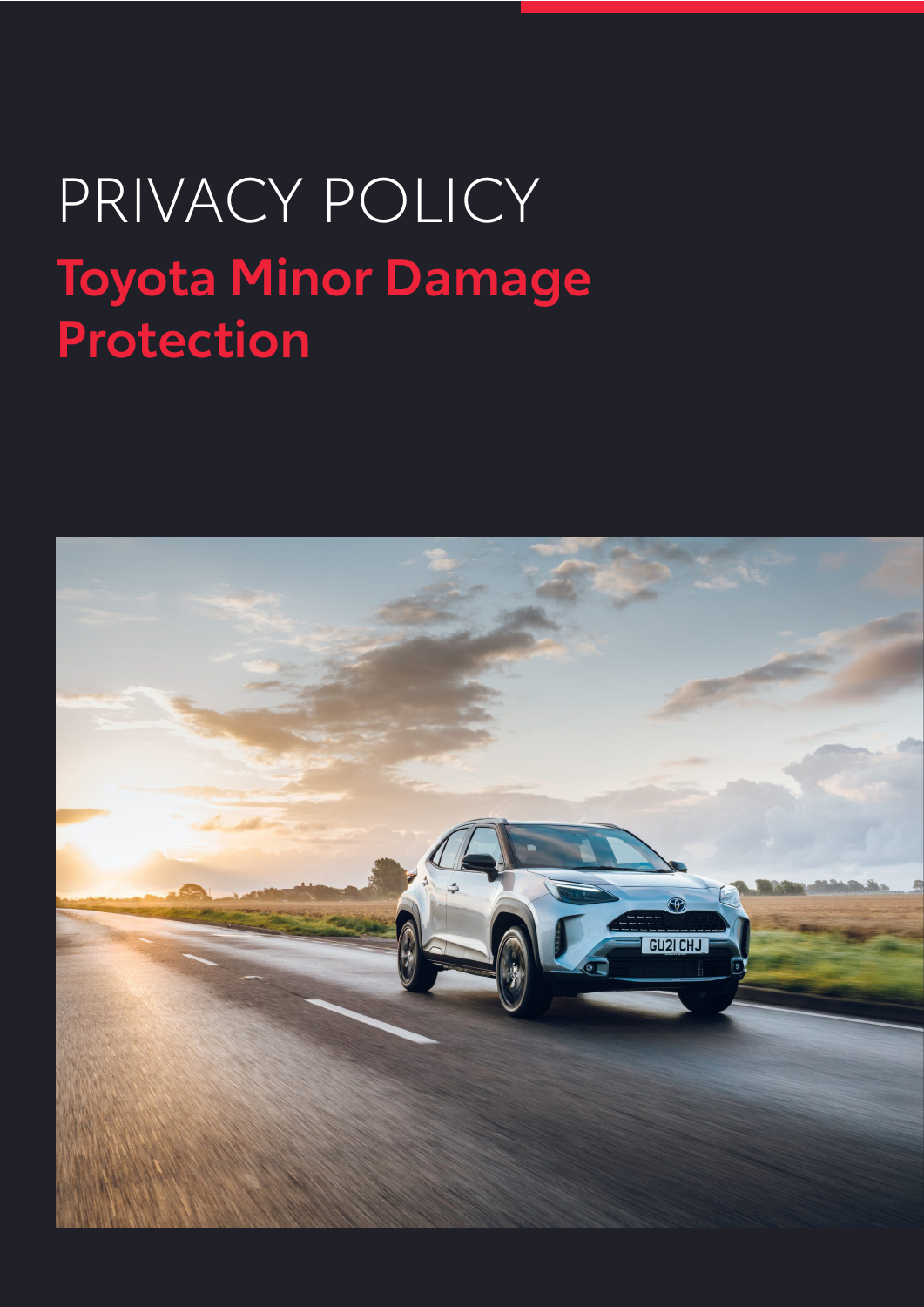### **Toyota Minor Damage Protection Privacy Policy**

Your privacy is very important to us. We promise to respect and protect your personal information and to make sure that your details are accurate and kept up to date. This Toyota Minor Damage Protection Privacy Policy sets out details of the information that we may collect about you and how we may use that information when providing us with information about your experience with us. Please take your time to read this Privacy Policy carefully. When using our website, this Privacy Notice should be read alongside the website terms and conditions.

We reserve the right to make changes to this Privacy Policy at any time and for any reason. We will alert you about any changes by updating the "Last Updated" date of this Privacy Policy. Any changes or modifications will be effective immediately upon posting the updated Privacy Policy on the Site, and you waive the right to receive specific notice of each such change or modification.

### **1. About Aioi Nissay Dowa Insurance UK Limited ►**

In this Privacy Notice references to "we" or "us" refer to refers to Aioi Nissay Dowa Insurance UK Limited and any holding or subsidiary companies (including but not limited to Toyota Insurance Management SE). If you would like to know more about the Aioi Nissay Dowa Europe group please click here.

We will share data within the group, but this is limited to our group companies within the European Economic Area (EEA), except in exceptional circumstances where we may need to discuss a policy or claim with our parent companies.

When you apply for Toyota Minor Damage Protection, your data will be collected and used by Nukula Limited trading as InsureThat (referred to as InsureThat throughout this Privacy Notice) who arrange and administer your policy on our behalf.

In some circumstances we will share your details with relevant Toyota Group Companies, such as: Toyota (GB) PLC, Toyota Financial Services (UK) PLC and KINTO U.K. Limited.

In order to provide our services, we will collect and use data about individuals. This means that we are a 'data controller' and we are responsible for complying with data protection laws. We have appointed a data protection officer to oversee our handling of personal information. If you would like more information about how we collect, store or use your personal information, please see section **9 "Contact us"** .

#### **2. What do we mean by personal information? ►**

"Personal information" means information that relates to you as an individual, whether linked to your name or any other way which you could be identified. For this processing, you may wish to remain anonymous. If you do wish to remain anonymous, we will not ask for any personal information and not be able to link your survey response to your policy. However, if you do wish to be contacted by us, we will require your Vehicle Registration Number in order to locate your policy information and get in touch with you.

Certain types of personal information are considered to be "special categories of information" due to their more sensitive nature. We will not ordinarily process special categories of data relating to customer experiences. However, where special category data is relevant to your experience, for example an injury you sustained as a result of a road traffic accident, we will always ask you for your explicit consent. Please do not share any special category data relating to anyone else with us, for this purpose.

**Special categories of information:** Information about your health, criminal convictions, genetic or biometric data, sex life, sexual orientation, racial or ethnic origin, political opinions, religious or philosophical beliefs, or trade union membership.

#### **3. Our processing of your personal information ►**

The personal information that we collect can vary. For example, we may collect more detailed information about you if you make a claim.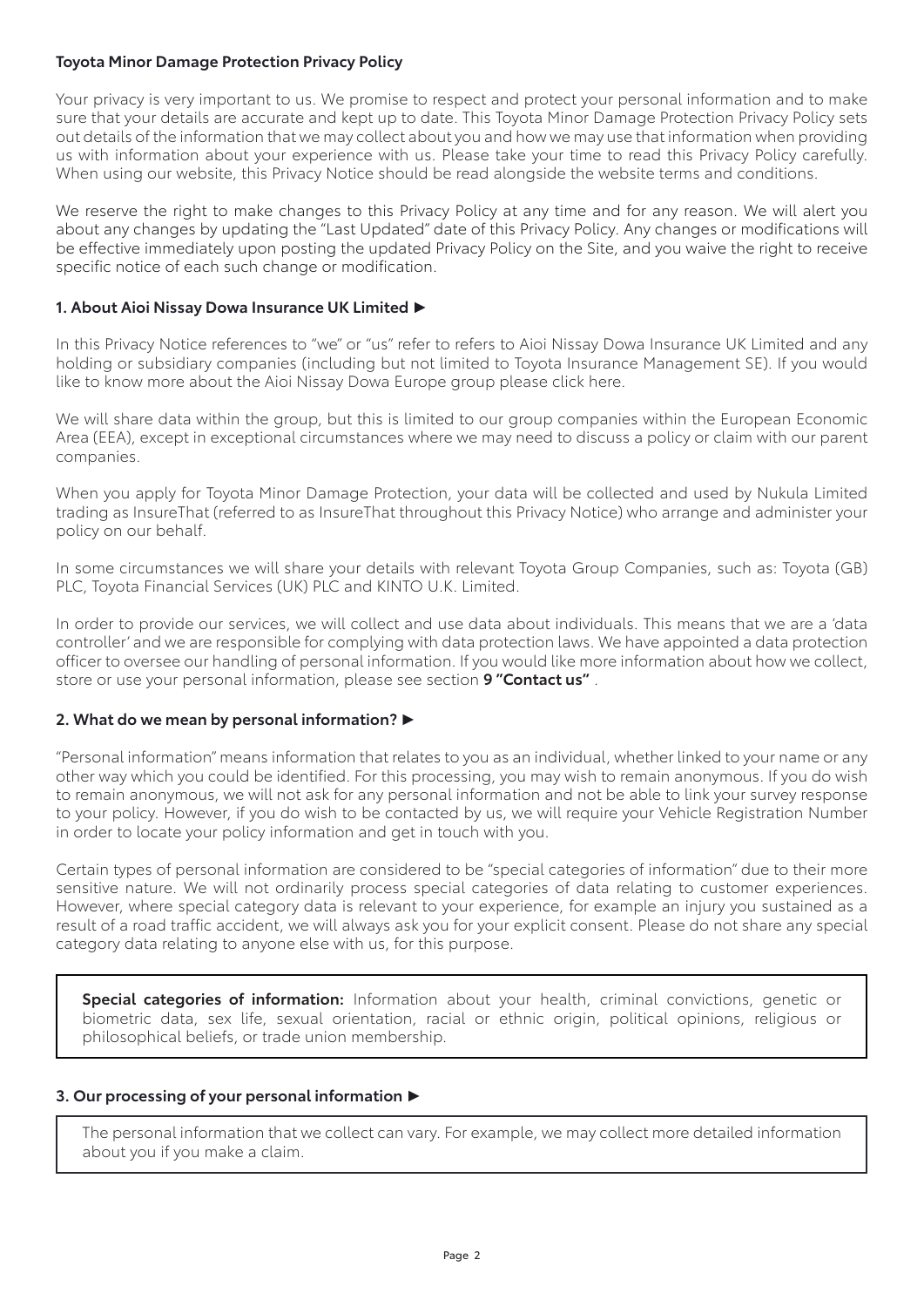(This section shows what personal information we collect about you and use if you are a policyholder)

# What personal information will we collect and where will we collect it from?

We may obtain information about you during the lifetime of your policy, and if you claim against your insurance.

This information includes:

- **• Individual details:** Your name, address, contact details (e.g. email /telephone), gender, marital status, date of birth, nationality.
- **Employment information:** Your job title and the nature of the industry you work in.
- **Identification details:** Your driving licence number.
- **Previous and current claims:** Any previous insurance policies you have held and claims made against those policies.
- **• Financial information:** Bank and payment information. All of this information will be obtained from you or the person purchasing the policy on your behalf.
- **• Additional identification details:** This may include items to verify your identity, residency, marital status, address, driving licence details and details of your car. All of this information will be obtained from you. Claims information: In relation to any incident involving the insured car. All of this information will be obtained from you.
- **Other information:** that we capture during recordings of our telephone calls, or if you make a complaint. This may include special categories of information you volunteer when communicating with us. We will only process such information to the extent necessary in connection with the policy or claim, or where in connection with legal proceedings. Any further processing will only be with your explicit consent.

We use external sources to supplement and verify information the information above, and also to provide the following new information:

- **• Anti-fraud data:** Sanctions and criminal offences, and information received from various anti-fraud databases. Some of this information (e.g. criminal offences) may include special categories of information relating to you.
- **• Open source data:** Unstructured data which is in the public domain, including social media, about you, or the circumstances of any accident.

We will collect the following personal information from you, where using our sites:

• Website usage: See section 3.2 for details.

The external sources that provide us with information about you may include:

- Other MS&AD Insurance Group companies.
- Relevant Toyota Group Companies.
- Third party suppliers we appoint to help us to carry out our everyday business activities including IT suppliers, actuaries, auditors, lawyers, debt collection agencies, document management providers, outsourced business process management providers, our subcontractors and tax advisors.
- Credit reference agencies
- Financial crime detection agencies and insurance industry databases(such as for fraud prevention and checking against international sanctions including the Claims Underwriting Exchange (known as "CUE"), TraceIQ, SIRA and MIAFTR.
- Insurance industry bodies and databases.
- Government agencies and bodies such as the DVLA, HMRC, Department for Work & Pensions, or regulators (e.g. Financial Conduct Authority).
- Special categories of information: Information about your health, criminal convictions, genetic or biometric data, sex life, sexual orientation, racial or ethnic origin, political opinions, religious or philosophical beliefs, or trade union membership.
- If you provide personal information to us about other people you must provide them with a copy of this Privacy Notice, and obtain relevant consent from them where we have indicated in this Privacy Notice that we need it.
- Publicly available sources (e.g. the electoral roll, court judgments, insolvency registers, internet search engines, news articles, social media)
- The police, HMRC and other crime prevention and detection agencies.

#### What will we use your personal information for?

We may process your personal information for a number of purposes. For each purpose, we will rely on one or more of the following legal grounds:

We need your personal information because it is necessary to enter into or perform a contract (e.g. the insurance contract)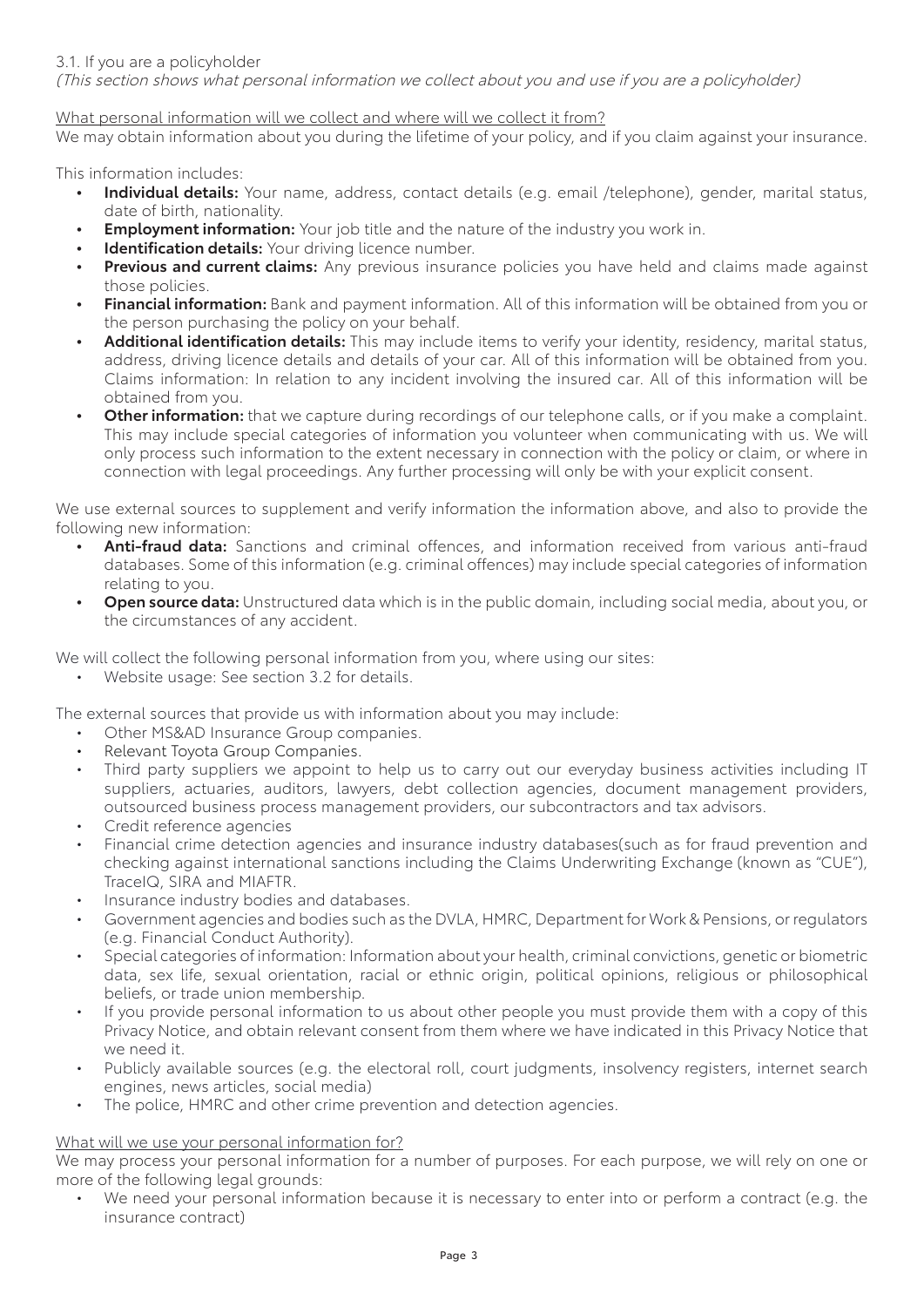- We have a legitimate interest to use your personal information (e.g. business records, carry out strategic business analysis, review our business planning and develop and improve our products and services). When using your personal information in this way, we will always consider your rights and interests.
- We have a legal or regulatory obligation to use your personal information (e.g. to meet record-keeping requirements of our regulators).

For special categories of information, we must have an additional legal ground for processing. We will rely on the following:

- It is in the substantial public interest and it is necessary: i) for an insurance purpose (e.g. managing claims); or ii) to prevent and detect an unlawful act (e.g. fraud).
- To establish, exercise or defend legal rights (e.g. legal proceedings are being brought against us or we want to bring a legal claim ourselves).

Where you have provided your consent, we may use and process your information to:

- **• Provide Marketing Communications:** Contacting you from time to time about Toyota Group Companies' products, offers and events that we think might be of interest to you. We will send these communications by email, phone, SMS or post, or where you give consent to do so by digital channels such as Facebook, Instagram or via online advertising platforms.
- **• Provide Personalised Communications:** Use your personal data to create an individual profile of you to help us ensure that our communications are as relevant as possible. To do this, we use your profile to understand how you interact as a customer across the Toyota group (including Authorised Toyota Dealers, Toyota Great Britain and Toyota Financial Services). This profile may include data which you have provided to Toyota or which is generated by your use of Toyota products, our website and app and your interaction with our marketing and online campaigns. Where available we may make use of additional information about you when it is available from third parties such as social media platforms, advertising platforms, data cleansing and enrichment organisations and publicly available sources. This helps us reduce the amount of information you receive that is not relevant.

| <b>Type of Processing</b>                                                                          | Grounds for using personal<br>information                                                                                                                                                       | <b>Grounds for special categories</b>                                                                                                                                                                                     |
|----------------------------------------------------------------------------------------------------|-------------------------------------------------------------------------------------------------------------------------------------------------------------------------------------------------|---------------------------------------------------------------------------------------------------------------------------------------------------------------------------------------------------------------------------|
| To verify your identity, carry out fraud,<br>credit and anti-money laundering<br>checks.           | • To enter into or perform a contract.                                                                                                                                                          | • It is necessary for an insurance<br>purpose.<br>• It is in the substantial public<br>interest to prevent or detect<br>unlawful acts (where we suspect<br>fraud).<br>· To establish, exercise or defend<br>legal rights. |
| To set up your insurance policy.                                                                   | • To enter into or perform a contract.                                                                                                                                                          | • It is necessary for an insurance<br>purpose.                                                                                                                                                                            |
| To manage and service your insurance<br>policy and to answer queries you<br>might have.            | • To enter into or perform a contract.                                                                                                                                                          | • It is necessary for an insurance<br>purpose.                                                                                                                                                                            |
| To manage any claims you make under<br>your insurance policy (including via the<br>Online Portal). | • To enter into or perform a contract.                                                                                                                                                          | • It is necessary for an insurance<br>purpose.<br>• To establish, exercise or defend<br>legal rights.                                                                                                                     |
| To prevent and investigate fraud on an<br>ongoing basis.                                           | • To enter into or perform a contract.<br>• We have a legal or regulatory<br>obligation.                                                                                                        | • It is in the substantial public<br>interest to prevent or detect<br>unlawful acts (where we suspect<br>fraud).<br>• It is necessary for an insurance<br>purpose.<br>· To establish, exercise or defend<br>legal rights. |
| To ensure that we consider any<br>customers who may be in a vulnerable<br>circumstance.            | • We have a legal or regulatory<br>obligation.<br>• We have a legitimate interest (to<br>ensure a consistent service to<br>all of our customers and that all<br>customers are treated equally). | • It is necessary for an insurance<br>purpose.                                                                                                                                                                            |
| To communicate with you and resolve<br>any complaints that you might have.                         | • To enter into or perform a contract.<br>• We have a legitimate interest (to<br>send you communications, record<br>and handle complaints).<br>Page 4                                           | • It is necessary for an insurance<br>purpose.<br>· To establish, exercise or defend<br>legal rights.                                                                                                                     |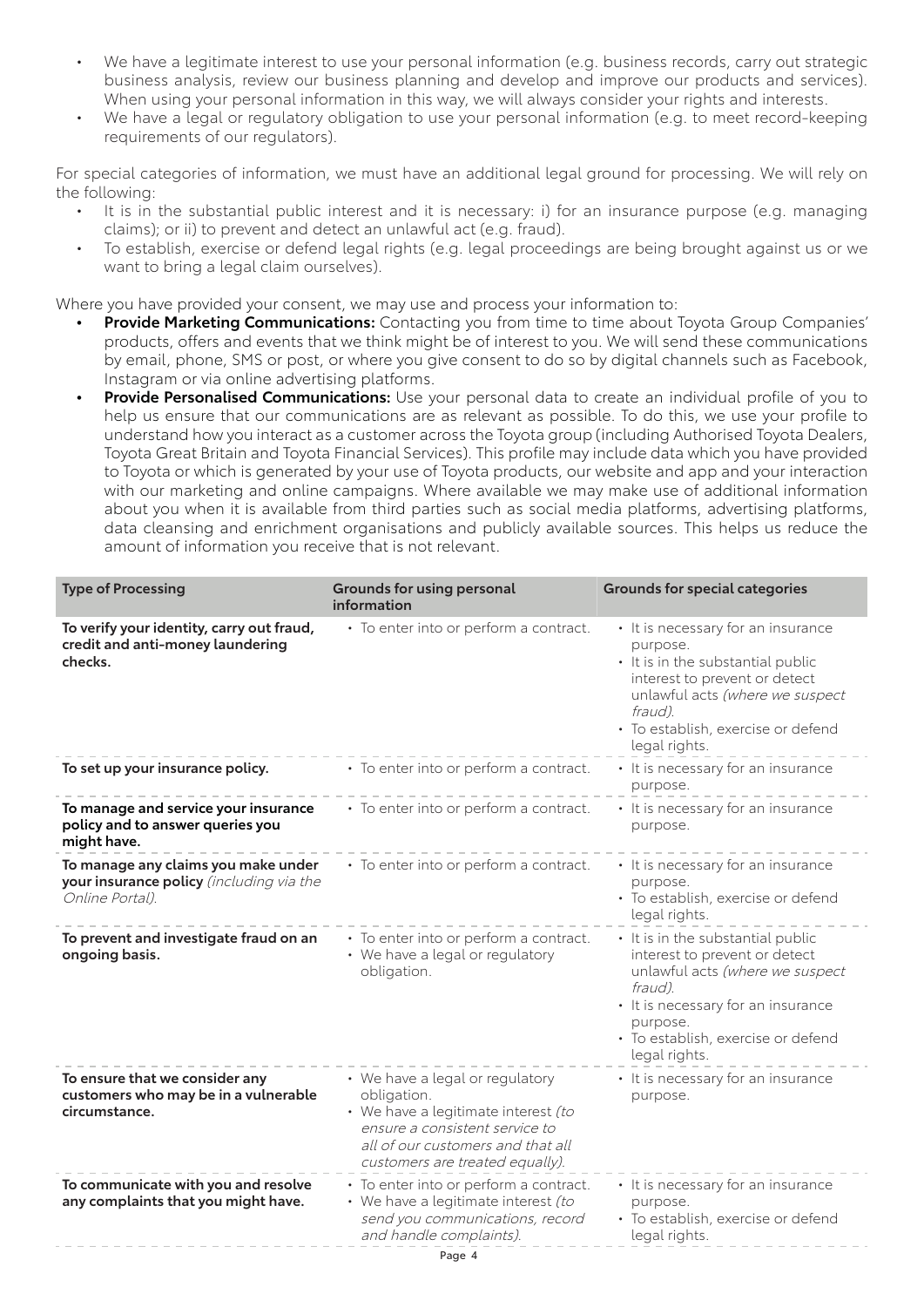| To provide improved quality, training<br>and security (e.g. through recorded<br>or monitored phone calls and<br>communications from us, or customer<br>satisfaction surveys).                             | • We have a legitimate interest (to<br>develop and improve our products<br>and service).                                                              | • We will not process your special<br>categories of information for this<br>purpose. |
|-----------------------------------------------------------------------------------------------------------------------------------------------------------------------------------------------------------|-------------------------------------------------------------------------------------------------------------------------------------------------------|--------------------------------------------------------------------------------------|
| For debt collection purposes.                                                                                                                                                                             | • To enter into or perform a contract.                                                                                                                | • We will not process your special<br>categories of information for this<br>purpose  |
| Managing our business operations<br>(e.g. keeping accounting records,<br>analysing financial results, meeting<br>audit requirements, receiving<br>professional advice, and holding our<br>own insurance). | • We have a legitimate interest (to<br>carry out business operations and<br>activities that are necessary for the<br>everyday running of a business). | • We will not process your special<br>categories of information for this<br>purpose. |
| To provide an enhanced customer<br>experience and to improve our service<br>to you across the Toyota Group's<br>products, services, systems and<br>processes.                                             | • We have a legitimate interest (to<br>ensure a consistent service to all<br>of our customers and to improve<br>our products and services).           | • We will not process your special<br>categories of information for this<br>purpose. |
| For insurance administration purposes<br>including trend analysis, actuarial<br>work, pricing analysis of customer<br>experience, planning service delivery,<br>risk assessment and costs and<br>charges. | • We have a legitimate interest (to<br>develop and improve our products<br>and services).                                                             | • We will not process your special<br>categories of information for this<br>purpose. |
| Monitoring usage of our websites.                                                                                                                                                                         | • We have a legitimate interest (to<br>assess usage of our website).                                                                                  | • We will not process your special<br>categories of information for this<br>purpose  |
| To send you marketing materials<br>about our products and services<br>(where we have your permission to do<br>so).                                                                                        | • We have a legitimate interest (to<br>market our products).                                                                                          | • We will not process special<br>categories of information for this<br>purpose.      |
| To send you marketing materials<br>from related products and services<br>from other Toyota or MS&AD Group<br>companies and carefully chosen<br>third parties (where we have your<br>permission to do so). | • We have your explicate explicit<br>consent (to send you marketing<br>materials about our products and<br>services).                                 | • We will not process your special<br>categories of information for this<br>purpose. |

#### Who will we share your personal information with?

On occasion, we will share personal information within the MS&AD Insurance Group or with the following third parties for the purposes laid out in the table above:

- Anyone authorised to act on your behalf.
- InsureThat who manage the policy administration, claims and complaints on our behalf.
- Our panel of approved repairers, who undertake minor cosmetic damage repairs on our behalf, for the purposes set out in this policy.
- Third party suppliers we appoint to help us to carry out our everyday business activities including outsourced business process management providers, claims, our subcontractors, IT suppliers, actuaries, auditors, lawyers, debt collection agencies, document management providers, and tax advisors.
- Our premium finance provider (for instalment customers).
- Credit reference agencies/debt collection agencies.
- Providers of demographic data and vehicle data.
- Relevant Toyota Group Companies.
- Carefully chosen third-party suppliers of products and services (where we have your permission to do so).
- Financial crime detection agencies and insurance industry financial crime databases (such as for fraud prevention and checking against international sanctions) including the Claims and Underwriting Exchange (known as "CUE"), TraceIQ, SIRA and MIAFTR.
- Insurance industry bodies and databases.
- Government agencies and bodies such as the DVLA, HMRC, Department for Work & Pensions, or professional regulators (e.g. the Financial Conduct Authority in the UK).
- The police and other crime prevention and detection agencies. We and fraud prevention agencies may enable law enforcement agencies to access and use your personal data to detect, investigate and prevent crime.
- Selected third parties in connection with any sale, transfer or disposal of our business.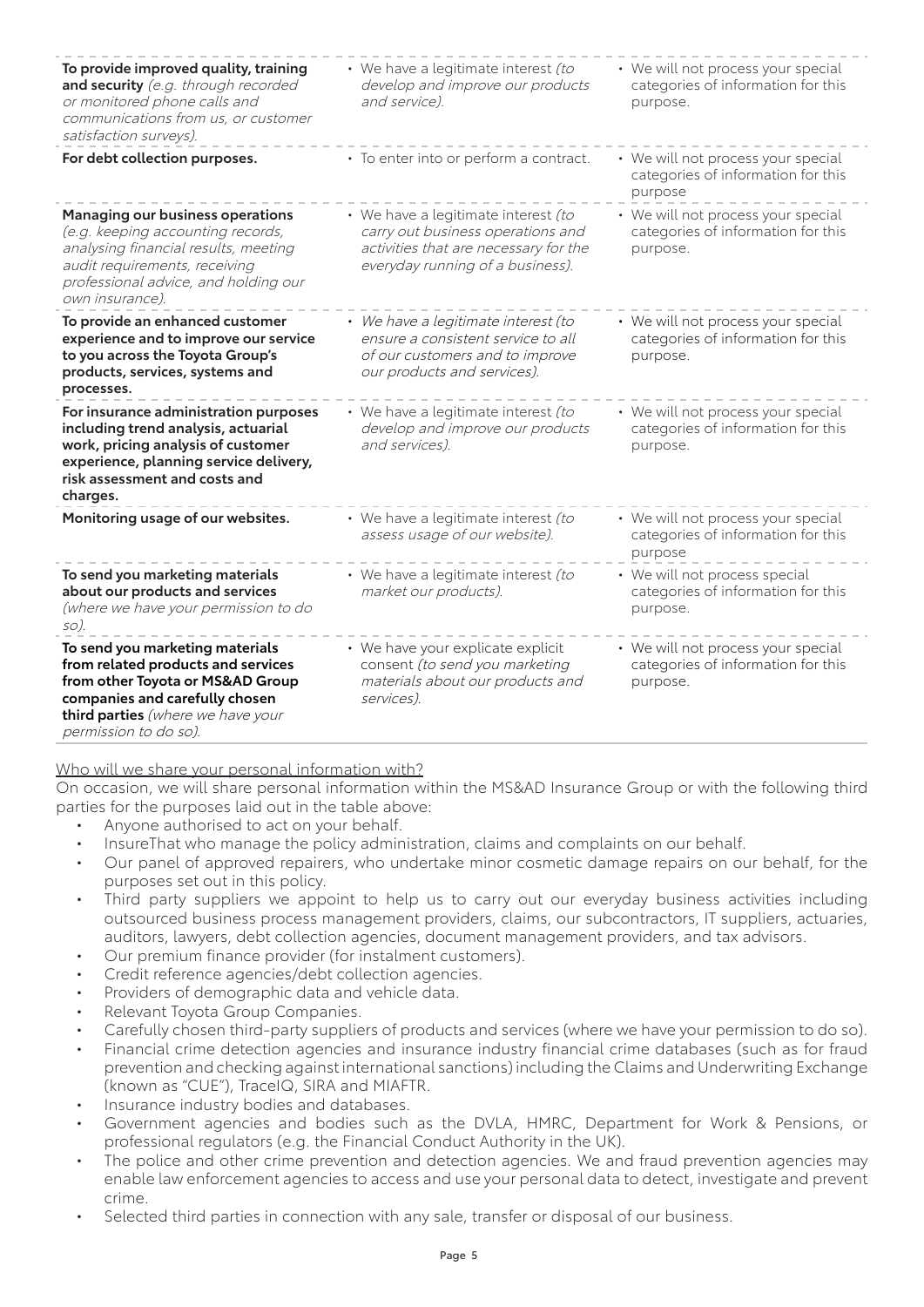If you would like more information about any of the above uses of your personal information, please see section **9 "Contact us"**.

3.2 Users of our website

(This section will detail what personal information we collect about you and use if you access and use any of our websites.)

What personal information will we collect and where will we collect it from?

We will share some website experience data with trusted third parties to help us improve the service we provide to you. This data will never be special category data. If possible this data will be irreversibly anonymised and therefore no longer attributable to you. Where data cannot be anonymised it will include personal data shared by most web browsers such as (but not limited to) your IP address, location, operating system, web pages visited.

#### What will we use your personal information for?

We may process your personal information for a number of different purposes. We must have a legal ground for each purpose, and we will rely on the following ground:

We have a legitimate interest to use your personal information such as maintaining our business records, monitoring usage of our website and marketing our services and improving our business model and services. When using your personal information in this way, we have considered your rights and ensured that our business need does not cause you harm.

We've shown how we use your personal information, and the legal grounds we rely on, in the table below:

| <b>Type of Processing</b>                                          | Grounds for using personal<br>information                          | <b>Grounds for special categories</b>                                                          |
|--------------------------------------------------------------------|--------------------------------------------------------------------|------------------------------------------------------------------------------------------------|
| Communicating with you and<br>responding to any enquiries you have | We have a legitimate interest (to<br>respond to any enquiries)     | We will not process your special<br>$\bullet$<br>categories of information for this<br>purpose |
| Monitoring usage of our website                                    | We have a legitimate interest (to<br>assess usage of our websites) | We will not process your special<br>$\bullet$<br>categories of information for this<br>purpose |

If you would like more information about any of the above uses of your personal information, please see section **9 "Contact us"**.

#### **4. What is our approach to sending your personal information abroad? ►**

Sometimes we (or third parties acting on our behalf) will transfer personal information that we collect about you to countries outside of the European Economic Area ("EEA"). We or our service providers may use cloud based computer systems (i.e. network of remote servers hosted on the internet which process and store your information) to which foreign law enforcement agencies may have the power to require access. Our contracts with these firms will detail the necessary requirements to ensure your information is protected. We will assess these firm's security arrangements from time to time ensuring that they are only using your information as agreed. Should you wish to obtain further information about the safeguards we have in place, please contact the Data Protection Officer.

Where a transfer occurs we will take steps to ensure that your personal information is protected. We will use a set of contract wording known as the "standard contractual clauses" which has been approved by the data protection authorities.

If you would like more information regarding our data transfers, please see section **9 "Contact us".**

#### **5. Marketing ►**

We take privacy very seriously and will only use your personal information for the purposes laid out in this Privacy Policy. Unless you have opted out, we will contact you about marketing – for example, to offer other services, customer surveys to improve our processes and services or to ask if you want to take part in a competition we might run.

You are free to object to receiving any marketing material and can edit your marketing preferences at any time. To opt out of marketing communications please email DPO@aioinissaydowa.eu or click "unsubscribe" on any marketing message we send you.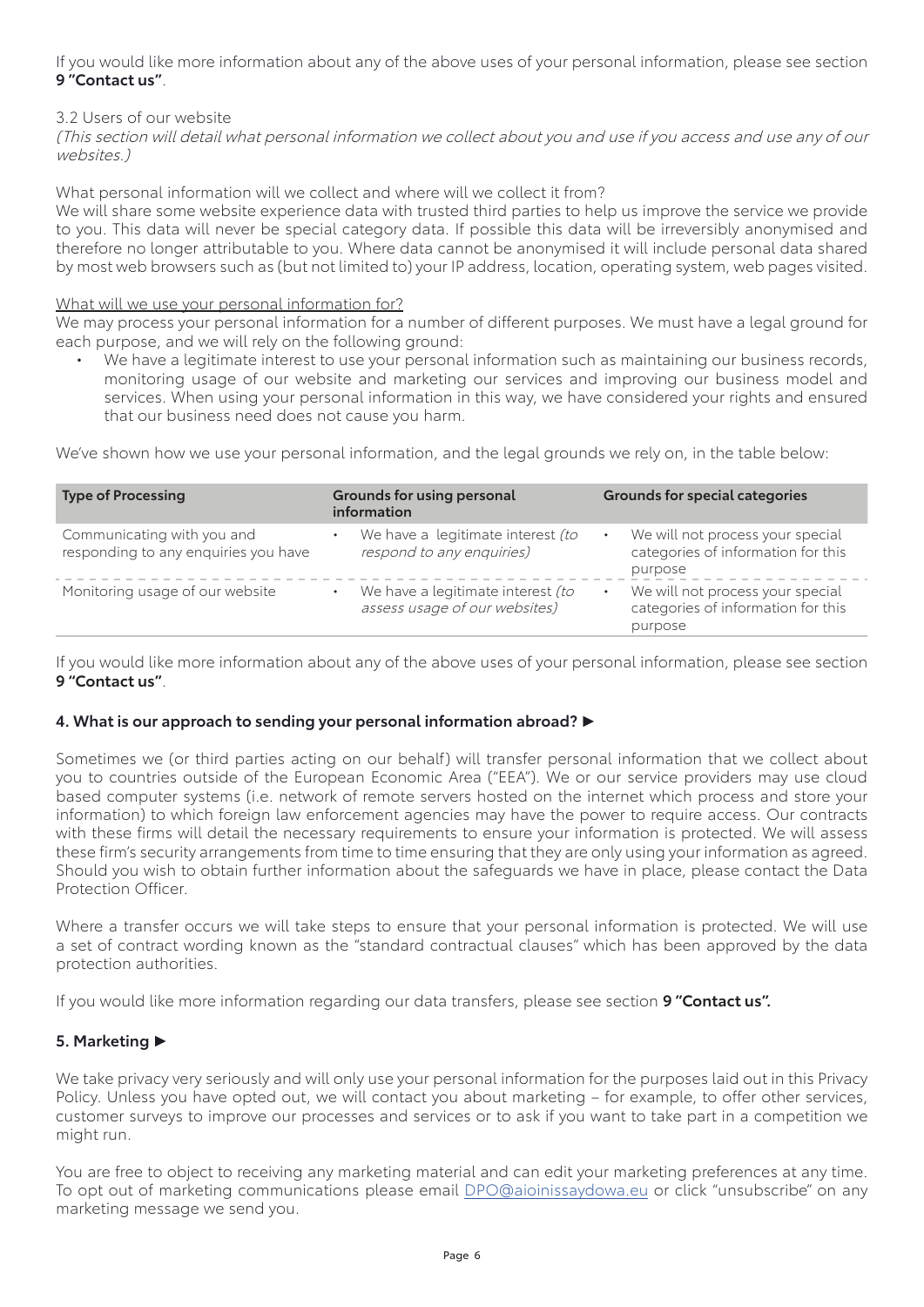Please be aware that we have a legitimate interest to be able to contact you to discuss how your policy is being administered. This form of contact falls outside of your marketing preferences and must continue in order for us to be able to provide you with a policy effectively. This will never include marketing material and all information will be strictly related to your policy.

# **6. How long do we keep your personal information for? ►**

We will keep your personal information for as long as reasonably necessary to fulfil the purposes set out in section 3 above and to comply with our legal and regulatory obligations. For example:

- To respond to any questions or complaints.
- To show that we treated you fairly.
- To maintain records according to rules that apply to us.

We have a detailed retention policy in place which governs how long we will hold different types of information for. The exact time period will depend on the purpose for which we collect that information, for example:

- Policies: 7 years
- Claims: 7 years\*
- Complaints: 7 years

\*In order to administrate the lifetime ownership repair guarantee we may need to keep your data for the period of ownership, which may be longer than 7 years.

Please note that Fraud prevention agencies can hold your personal data for different periods of time, and if you are considered to pose a fraud or money laundering risk, your data can be held for up to 6 years.

For more information about how long your personal information will be kept, please see section 9 "Contact us".

# **7. Your rights ►**

Under data protection law you have a number of rights in relation to the personal information that we hold about you. You can exercise these rights by contacting us. We will not usually charge you in relation to a request.

| The right to access<br>your personal<br>information | You are entitled to a copy of the personal information we hold about you and<br>certain details of how we use it. We will usually provide your personal information<br>to you in writing unless you request otherwise. Where your request has been made<br>electronically (e.g. by email), a copy of your personal information will be provided to<br>you by electronic means where possible.                                                                                                                                                                                                |
|-----------------------------------------------------|----------------------------------------------------------------------------------------------------------------------------------------------------------------------------------------------------------------------------------------------------------------------------------------------------------------------------------------------------------------------------------------------------------------------------------------------------------------------------------------------------------------------------------------------------------------------------------------------|
| The right to<br>rectification                       | We take reasonable steps to ensure that the information we hold about you is<br>accurate and where necessary up to date and complete. If you believe that there are<br>any inaccuracies, discrepancies or gaps in the information we hold about you, you<br>can contact us and ask us to update or amend it.                                                                                                                                                                                                                                                                                 |
| The right to erasure                                | This is sometimes known as the 'right to be forgotten'. It entitles you, in certain<br>circumstances, to request deletion of your personal information. For example,<br>where we no longer need your personal information for the original purpose we<br>collected it for or where you have exercised your right to withdrawn consent. Whilst<br>we will assess every request, there are other factors that will need to be taken into<br>consideration. For example we may be unable to erase your information as you have<br>requested because we have a regulatory obligation to keep it. |
| The right to restriction<br>of processing           | In certain circumstances, you are entitled to ask us to stop using your personal<br>information, for example where you think that the personal information we hold<br>about you may be inaccurate or where you think that we no longer need to use your<br>personal information.                                                                                                                                                                                                                                                                                                             |
| The right to data<br>portability                    | In certain circumstances, you can request that we transfer personal information that<br>you have provided to us to a third party.                                                                                                                                                                                                                                                                                                                                                                                                                                                            |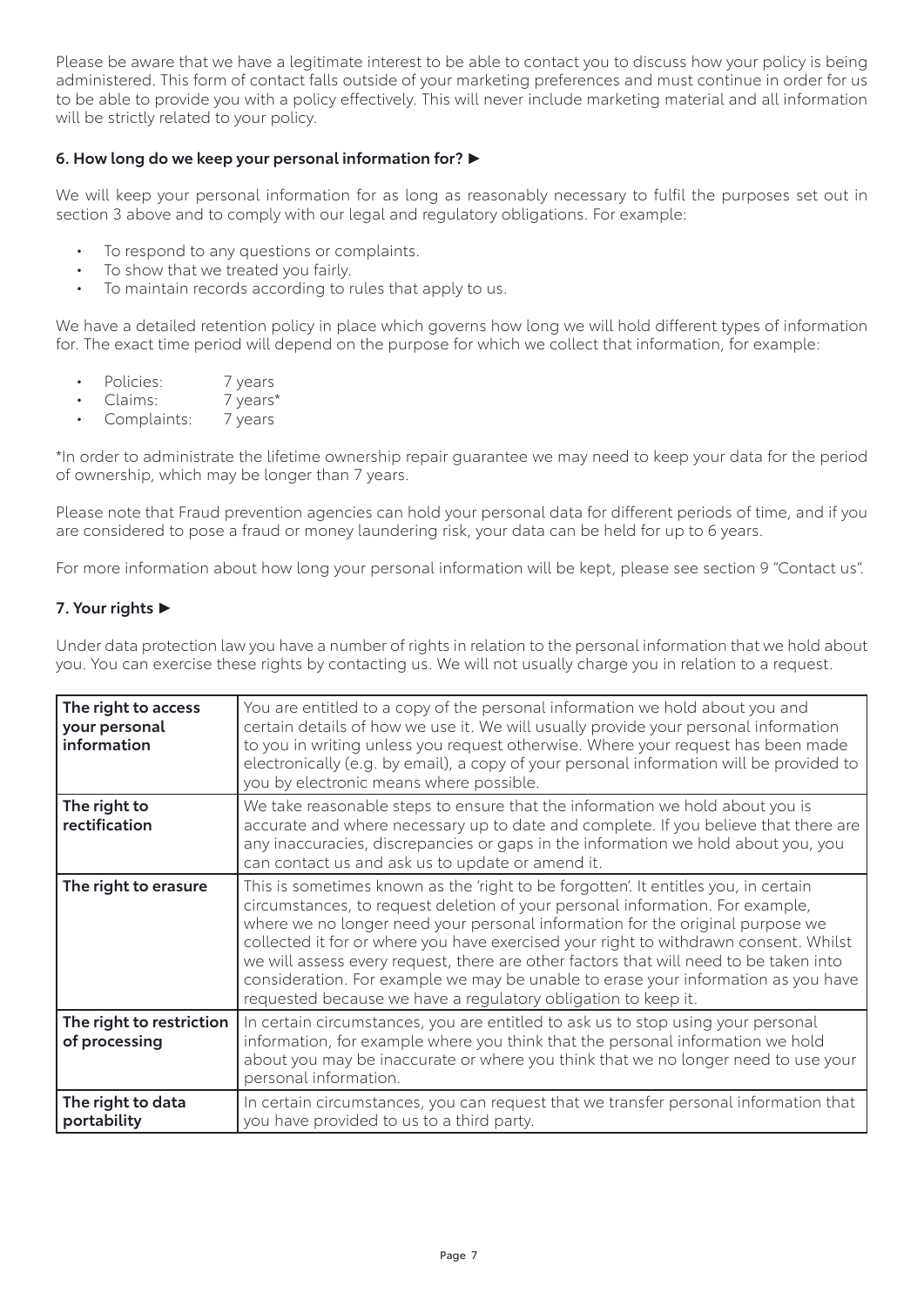| The right to object to<br>marketing                      | You have control over the extent to which we market to you and you have the right<br>to request that we stop sending you marketing messages at any time. You can do<br>this either by clicking on the "unsubscribe" button in any email that we send to you<br>or by contacting us using the details set out in section 10. Please note that even if<br>you exercise this right because you do not want to receive marketing messages, we<br>may still send you service related communications where necessary. |
|----------------------------------------------------------|-----------------------------------------------------------------------------------------------------------------------------------------------------------------------------------------------------------------------------------------------------------------------------------------------------------------------------------------------------------------------------------------------------------------------------------------------------------------------------------------------------------------|
| The right to object to<br>processing                     | In addition to the right to object to marketing, in certain circumstances you will<br>also have the right to object to us processing your personal information. This will<br>be when we are relying on there being a genuine business need to process your<br>personal information. Please note, in some circumstances we will not be able to<br>cease processing your information, but we will let you know if this is the case.                                                                               |
| <b>Rights relating to</b><br>automated decisions         | You will not be subject to any automated decisions for this purpose                                                                                                                                                                                                                                                                                                                                                                                                                                             |
| The right to withdraw<br>consent                         | Where we rely on your consent in order to process your personal information, you<br>have the right to withdraw such consent to further use of your personal information.<br>Please note that for some purposes, we need your consent in order to provide your<br>policy. If you withdraw your consent, we may need to cancel your policy or we may<br>be unable to pay your claim. We will advise you of this at the point you seek to<br>withdraw your consent                                                 |
| The right to lodge a<br>complaint with the<br><b>ICO</b> | You have a right to complain to the Information Commissioner's Office if you<br>believe that any use of your personal information by us is in breach of applicable<br>data protection laws and / or regulations. More information can be found on the<br>Information Commissioner's Office website: www.ico.org.uk. This will not affect any<br>other legal rights or remedies that you have.                                                                                                                   |

Please note that although we take your rights seriously, there may be some circumstances where we cannot comply with your request, such as where complying with it would mean that we couldn't comply with our own legal or regulatory requirements. In these instances we will let you know why we cannot comply with your request.

In some circumstances, complying with your request may result in your insurance policy being cancelled or your claim being discontinued. For example, if you request erasure of your personal information, we would not have the information required to pay your claim. We will inform you of this at the time you make a request.

# **8. How we protect your information ►**

The protection of your personal data is important to us. We take a number of technical and procedural measures to protect personal data. For example:

- Where we capture your personal information through our website, we will do this over a secure link using recognised industry standard technology (SSL) which encrypts data that is transmitted over the internet. Most browsers will indicate this by displaying a padlock symbol on the screen.
- We prevent unauthorised electronic access to servers by use of suitable firewalls and network security measures. We use strong internal antivirus and malware monitoring tools and conduct regular vulnerability scans to protect our internal infrastructure and also to protect communications we may send you electronically. Our servers are located in secure data-centres that are operated to recognised industry standard. Only authorised people are allowed entry and this is only in certain situations.
- We ensure that only authorised persons within our business have access to your data and conduct regular checks to validate that only the correct people have access. We promote responsible access to data and segregate who can see what data within the organisation.
- Internally in our organisation, we have password policies in place which ensure passwords are strong and complex and are changed regularly.
- We use secure email exchange where necessary for sensitive data and have monitoring on all email we send and receive.
- We schedule periodic checks of all security measures to ensure they continue to be efficient and effective, taking into account technological developments.